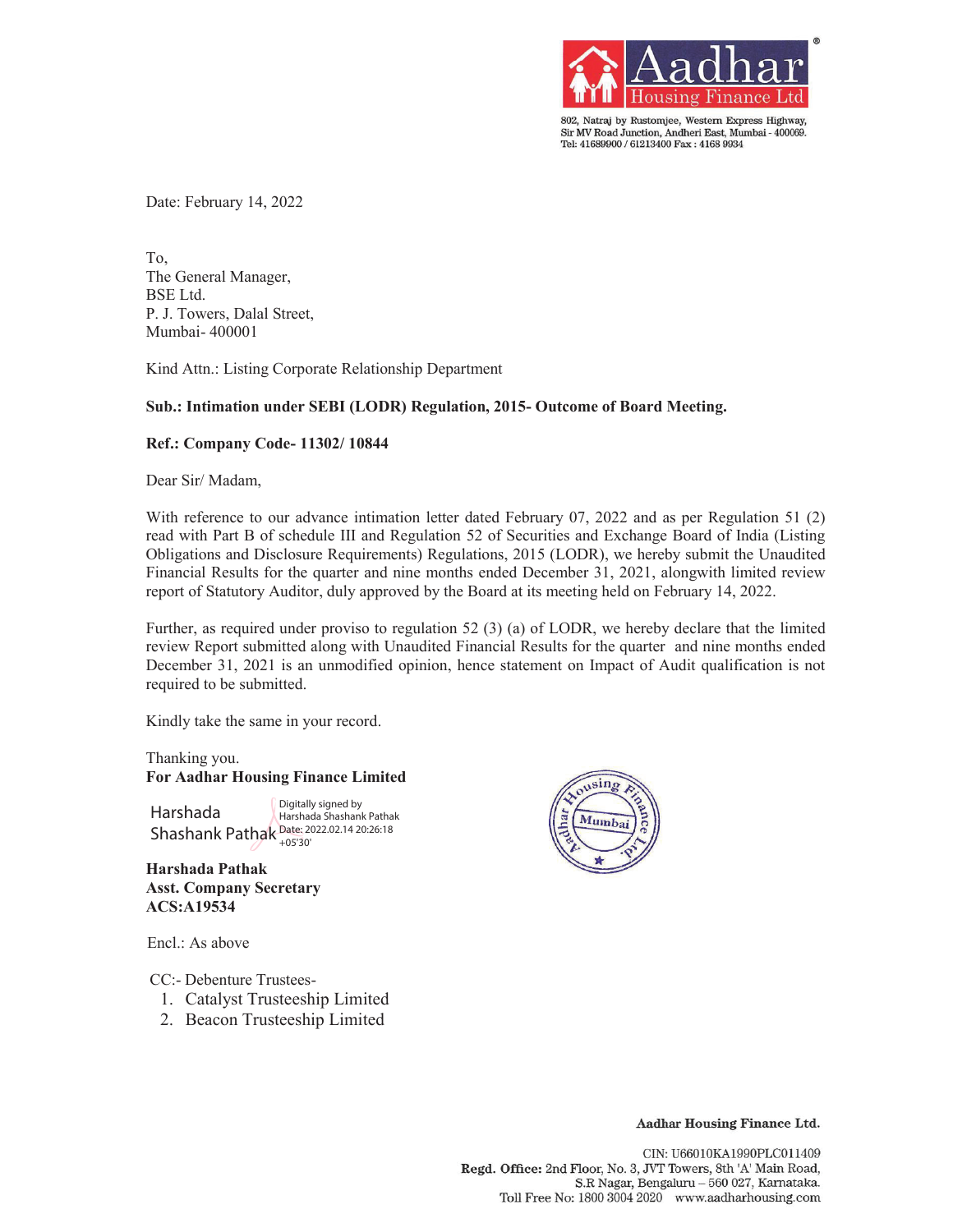**Walker Chandiok & Co LLP**

11th Floor, Tower II, One International Center, S B Marg, Prabhadevi (W), Mumbai - 400013 Maharashtra, India **T** +91 22 6626 2699 **F** +91 22 6626 2601

**Independent Auditor's Review Report on Standalone Unaudited Quarterly Financial Results and Year to Date Results of the Company pursuant to the Regulation 52 of the SEBI (Listing Obligations and Disclosure Requirements) Regulations, 2015 (as amended)**

#### **To the Board of Directors of Aadhar Housing Finance Limited**

- 1. We have reviewed the accompanying Statement of Unaudited Standalone Financial results ('the Statement') of **Aadhar Housing Finance Limited** ('the Company'), for the quarter ended **31 December 2021** and the year to date results for the period 01 April 2021 to 31 December 2021, being submitted by the Company pursuant to the requirements of Regulation 52 of the SEBI (Listing Obligations and Disclosure Requirements) Regulations, 2015 (as amended), including relevant circulars issued by the SEBI from time to time.
- 2. This Statement, which is the responsibility of the Company's management and approved by the Company's Board of Directors, has been prepared in accordance with the recognition and measurement principles laid down in Indian Accounting Standard 34, Interim Financial Reporting ('Ind AS 34'), prescribed under section 133 of the Companies Act, 2013 ('the Act'), and other accounting principles generally accepted in India and is in compliance with the presentation and disclosure requirements of Regulation 52 of the SEBI (Listing Obligations and Disclosure Requirements) Regulations, 2015 (as amended), including relevant circulars issued by the SEBI from time to time. Our responsibility is to express a conclusion on the Statement based on our review.
- 3. We conducted our review of the Statement in accordance with the Standard on Review Engagements (SRE) 2410, Review of Interim Financial Information Performed by the Independent Auditor of the Entity, issued by the Institute of Chartered Accountants of India. A review of interim financial information consists of making inquiries, primarily of persons responsible for financial and accounting matters, and applying analytical and other review procedures. A review is substantially less in scope than an audit conducted in accordance with the Standards on Auditing specified under section 143(10) of the Act, and consequently, does not enable us to obtain assurance that we would become aware of all significant matters that might be identified in an audit. Accordingly, we do not express an audit opinion.
- 4. Based on our review conducted as above, nothing has come to our attention that causes us to believe that the accompanying Statement, prepared in accordance with the recognition and measurement principles laid down in Ind AS 34, prescribed under section 133 of the Act, and other accounting principles generally accepted in India, has not disclosed the information required to be disclosed in accordance with the requirements of Regulation 52 of SEBI (Listing Obligations and Disclosure Requirements) Regulations, 2015 (as amended), including the manner in which it is to be disclosed, or that it contains any material misstatement.

Chartered Accountants

Offices in Bengaluru, Chandigarh, Chennai, Gurugram, Hyderabad, Kochi, Kolkata, Mumbai, New Delhi, Noida and Pune

Walker Chandiok & Co LLP is registered with limited liability with identification number AAC-2085 and has its registered office at L-41, Connaught Circus, Outer Circle, New Delhi, 110001, India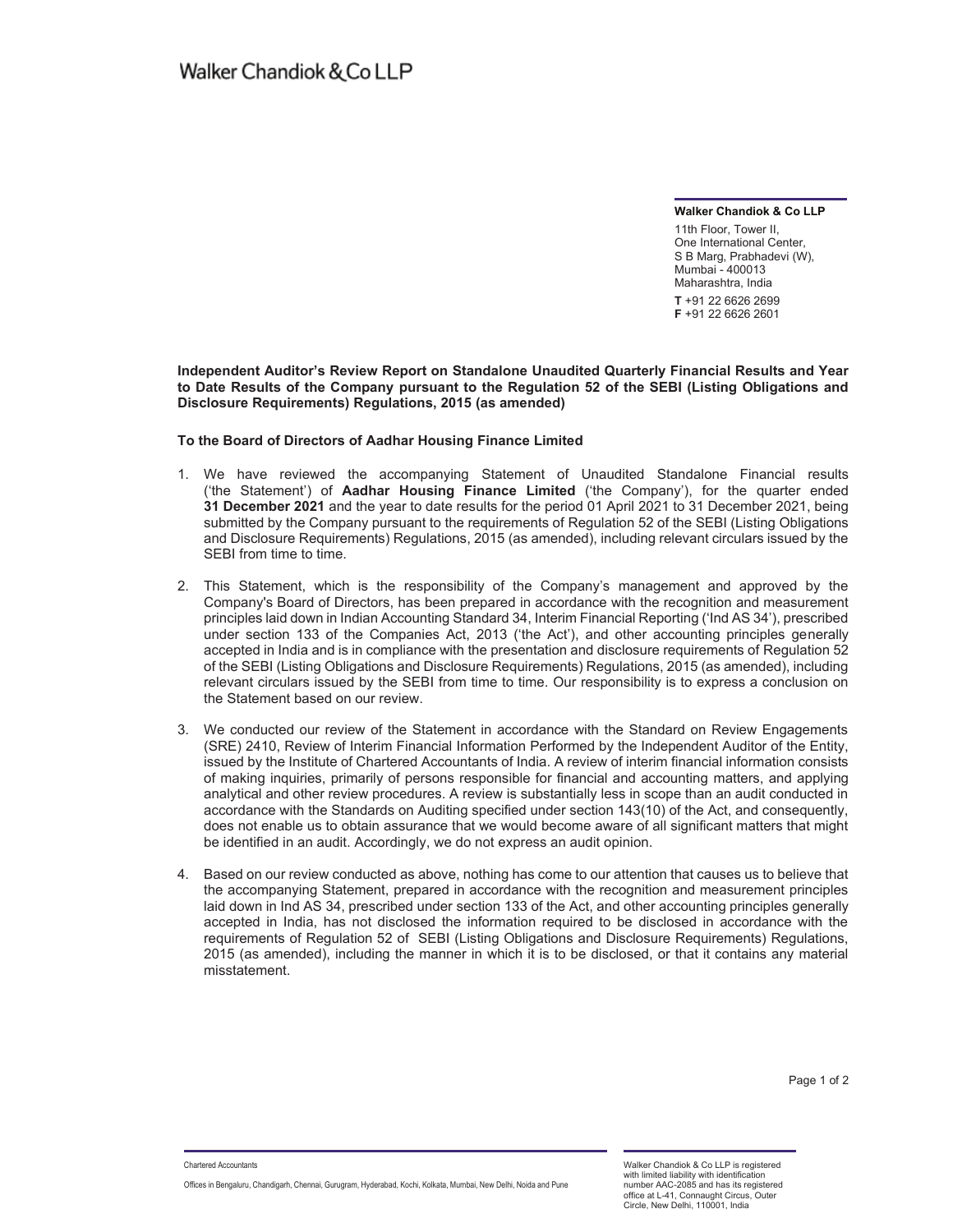**Aadhar Housing Finance Limited Independent Auditor's Review Report on Standalone Unaudited Quarterly Financial Results and Year to Date Results of the Company pursuant to the Regulation 52 of the SEBI (Listing Obligations and Disclosure Requirements) Regulations, 2015 (as amended)**

- 5. We draw attention to Note 6 of to the accompanying Statement, which describes the uncertainty relating to the effects of Covid-19 pandemic on the Company's operations and the impact on the expected credit losses recognised towards the loan assets outstanding as at 31 December 2021. Our conclusion is not modified in respect of this matter.
- 6. The review of unaudited standalone quarterly financial results for the period ended 30 September 2021, included in the Statement, was jointly carried out and reported by Deloitte Haskins & Sells LLP and Chaturvedi SK & Fellows, who have expressed unmodified conclusion vide their review report dated 12 November 2021, whose review report has been furnished to us by the management and which have been relied upon by us for the purpose of our review of the Statement. Our conclusion is not modified in respect of this matter.
- 7. The audit of the year-to-date standalone financial results for the period ended 31 December 2020 and the audit of standalone financial results for the year ended 31 March 2021, included in the Statement, were jointly carried out and reported by Deloitte Haskins & Sells LLP and Chaturvedi SK & Fellows, who have expressed unmodified opinion vide their audit reports dated 09 March 2021 and 06 May 2021, respectively. These reports have been furnished to us by the management and have been relied upon by us for the purpose of our review of the Statement. Our conclusion is not modified in respect of this matter.

## For **Walker Chandiok & Co LLP**  Chartered Accountants

Firm Registration No:001076N/N500013

### MANISH ANILKUMAR GUJRAL Digitally signed by

MANISH ANILKUMAR GUJRAL Date: 2022.02.14 20:41:29 +05'30'

#### **Manish Gujral**  Partner

Membership No:105117

### **UDIN:22105117ACDPCQ4508**

Place: Mumbai Date: 14 February 2022

Walker Chandiok & Co LLP is registered with limited liability with identification number AAC-2085 and has its registered office at L-41, Connaught Circus, Outer Circle, New Delhi, 110001, India

Chartered Accountants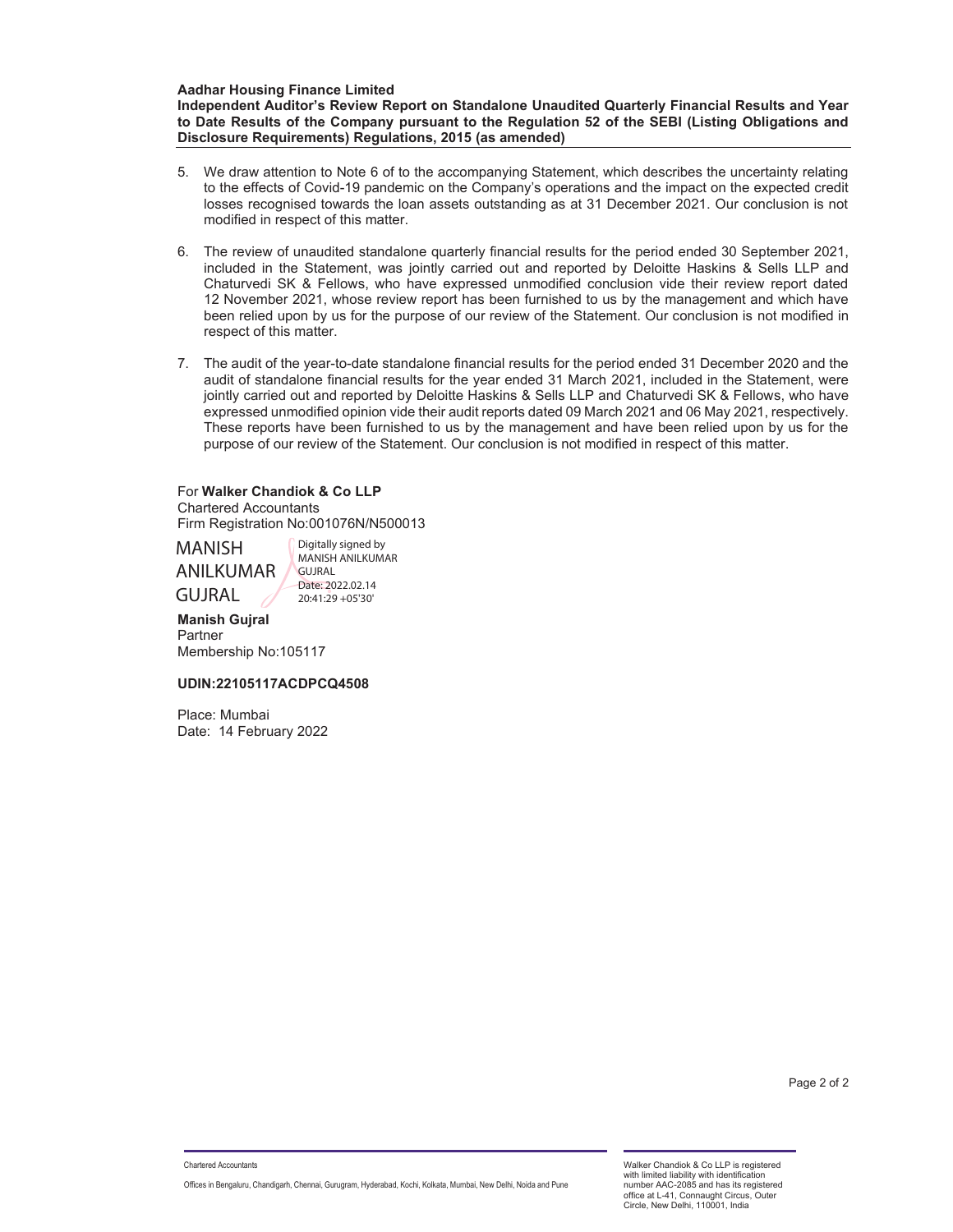

AADHAR HOUSING FINANCE LIMITED

CIN:- U66010KA1990PLC011409

Statement of Standalone financial results for the quarter and nine months ended December 31, 2021

|                                                                                                                                                            |                               |                                                                     |                                                  |                                                      |                                                      | (Rs in Lakh)                            |
|------------------------------------------------------------------------------------------------------------------------------------------------------------|-------------------------------|---------------------------------------------------------------------|--------------------------------------------------|------------------------------------------------------|------------------------------------------------------|-----------------------------------------|
| <b>Particulars</b>                                                                                                                                         | ended<br>December<br>31, 2021 | For the quarter   For the quarter<br>ended<br>September<br>30, 2021 | For the quarter<br>ended<br>December<br>31, 2020 | For the nine<br>months ended<br>December<br>31, 2021 | For the nine<br>months ended<br>December<br>31, 2020 | For the year<br>ended March<br>31, 2021 |
|                                                                                                                                                            | <b>Unaudited</b>              | <b>Unaudited</b>                                                    | <b>Unaudited</b><br>Refer note 8                 | <b>Unaudited</b>                                     | Audited                                              | Audited                                 |
| 1 Income                                                                                                                                                   |                               |                                                                     |                                                  |                                                      |                                                      |                                         |
| <b>Revenue from operations</b>                                                                                                                             |                               |                                                                     |                                                  |                                                      |                                                      |                                         |
| a) Interest income                                                                                                                                         | 39,209                        | 37,821                                                              | 35,940                                           | 1,14,680                                             | 1,06,014                                             | 1,42,694                                |
| b) Net gain on fair value changes                                                                                                                          | 589                           | 535                                                                 | 353                                              | 1,665                                                | 505                                                  | 878                                     |
| c) Net gain on derecognition of financial                                                                                                                  | 2,321                         | 2,165                                                               | 2,913                                            | 6,541                                                | 4,961                                                | 6,381                                   |
| instruments under amortised cost<br>category                                                                                                               |                               |                                                                     |                                                  |                                                      |                                                      |                                         |
| d) Fees and commission Income                                                                                                                              | 798                           | 1,291                                                               | 1,430                                            | 2,345                                                | 3,026                                                | 5,019                                   |
| Total revenue from operations                                                                                                                              | 42,917                        | 41,812                                                              | 40,636                                           | 1,25,231                                             | 1,14,506                                             | 1,54,972                                |
| Other income                                                                                                                                               |                               | 2                                                                   |                                                  | 4                                                    | 7                                                    |                                         |
| <b>Total income</b>                                                                                                                                        | 42,917                        | 41,814                                                              | 40,636                                           | 1,25,235                                             | 1,14,513                                             | 1,54,981                                |
| 2 Expenses                                                                                                                                                 |                               |                                                                     |                                                  |                                                      |                                                      |                                         |
| Finance costs                                                                                                                                              | 18,214                        | 19,487                                                              | 20,341                                           | 57,270                                               | 61,765                                               | 81,597                                  |
| Impairment on financial instruments                                                                                                                        | 1,307                         | (398)                                                               | 2,663                                            | 3,918                                                | 4,634                                                | 5,494                                   |
| Employees benefits expense                                                                                                                                 | 5,338                         | 5,188                                                               | 4,332                                            | 15,049                                               | 11,567                                               | 16,482                                  |
| Depreciation and amortisation                                                                                                                              | 364                           | 324                                                                 | 278                                              | 981                                                  | 845                                                  | 1,119                                   |
| Other expenses                                                                                                                                             | 2,564                         | 2,056                                                               | 1,503                                            | 6,025                                                | 4,312                                                | 7,061                                   |
| <b>Total expenses</b>                                                                                                                                      | 27,787                        | 26,657                                                              | 29,117                                           | 83,243                                               | 83,123                                               | 1,11,753                                |
| 3 Profit before tax (1-2)                                                                                                                                  | 15,130                        | 15,157                                                              | 11,519                                           | 41,992                                               | 31,390                                               | 43,228                                  |
| 4 Tax expense                                                                                                                                              |                               |                                                                     |                                                  |                                                      |                                                      |                                         |
| Current tax                                                                                                                                                | 3,154                         | 3,159                                                               | 2,670                                            | 8,753                                                | 7,281                                                | 9,329                                   |
| Deferred tax                                                                                                                                               | 96                            | 99                                                                  | (213)                                            | 271                                                  | (586)                                                | (98)                                    |
|                                                                                                                                                            | 3,250                         | 3,258                                                               | 2,457                                            | 9,024                                                | 6,695                                                | 9,231                                   |
| 5 Profit after tax                                                                                                                                         | 11,880                        | 11,899                                                              | 9,062                                            | 32,968                                               | 24,695                                               | 33,997                                  |
| 6 Other comprehensive income                                                                                                                               |                               |                                                                     |                                                  |                                                      |                                                      |                                         |
| Items that will not be reclassified to                                                                                                                     |                               |                                                                     |                                                  |                                                      |                                                      |                                         |
| profit or loss                                                                                                                                             |                               |                                                                     |                                                  |                                                      |                                                      |                                         |
| i Remeasurements of the defined                                                                                                                            |                               |                                                                     |                                                  |                                                      |                                                      |                                         |
| employee benefit plans                                                                                                                                     | 64                            | (80)                                                                | (25)                                             | 22                                                   | (4)                                                  | 49                                      |
| ii Income tax relating to items that will                                                                                                                  |                               |                                                                     |                                                  |                                                      |                                                      |                                         |
| not be reclassified to profit or loss                                                                                                                      | (17)                          | 21                                                                  | 6                                                | (6)                                                  | 1                                                    | (13)                                    |
| Total other comprehensive income (i +                                                                                                                      | 47                            | (59)                                                                | (19)                                             | 16                                                   | (3)                                                  | 36                                      |
| ii)                                                                                                                                                        |                               |                                                                     |                                                  |                                                      |                                                      |                                         |
| 7 Total comprehensive income                                                                                                                               | 11,927                        | 11,840                                                              | 9,043                                            | 32,984                                               | 24,692                                               | 34,033                                  |
| 8 Paid-up Equity Share Capital (Face<br>value Rs. 10 per equity share ) (refer<br>note 2)                                                                  | 39,476                        | 39,476                                                              | 3,948                                            | 39,476                                               | 3,948                                                | 39,476                                  |
| 9 Earnings per equity share (refer note 2)                                                                                                                 |                               |                                                                     |                                                  |                                                      |                                                      |                                         |
| Basic earning per share (Rs.) *                                                                                                                            | 3.01                          | 3.01                                                                | 2.30                                             | 8.35                                                 | 6.26                                                 | 8.61                                    |
| Diluted earning per share (Rs.) *                                                                                                                          | 2.92                          | 2.93                                                                | 2.23                                             | 8.10                                                 | 6.07                                                 | 8.36                                    |
| *(EPS is not annualized for the quarter ended September 30, 2021 & quarter and nine months ended December 31, 2021 and December 31, 2020<br>respectively.) |                               |                                                                     |                                                  |                                                      |                                                      |                                         |

ousing Mumbai **Ab**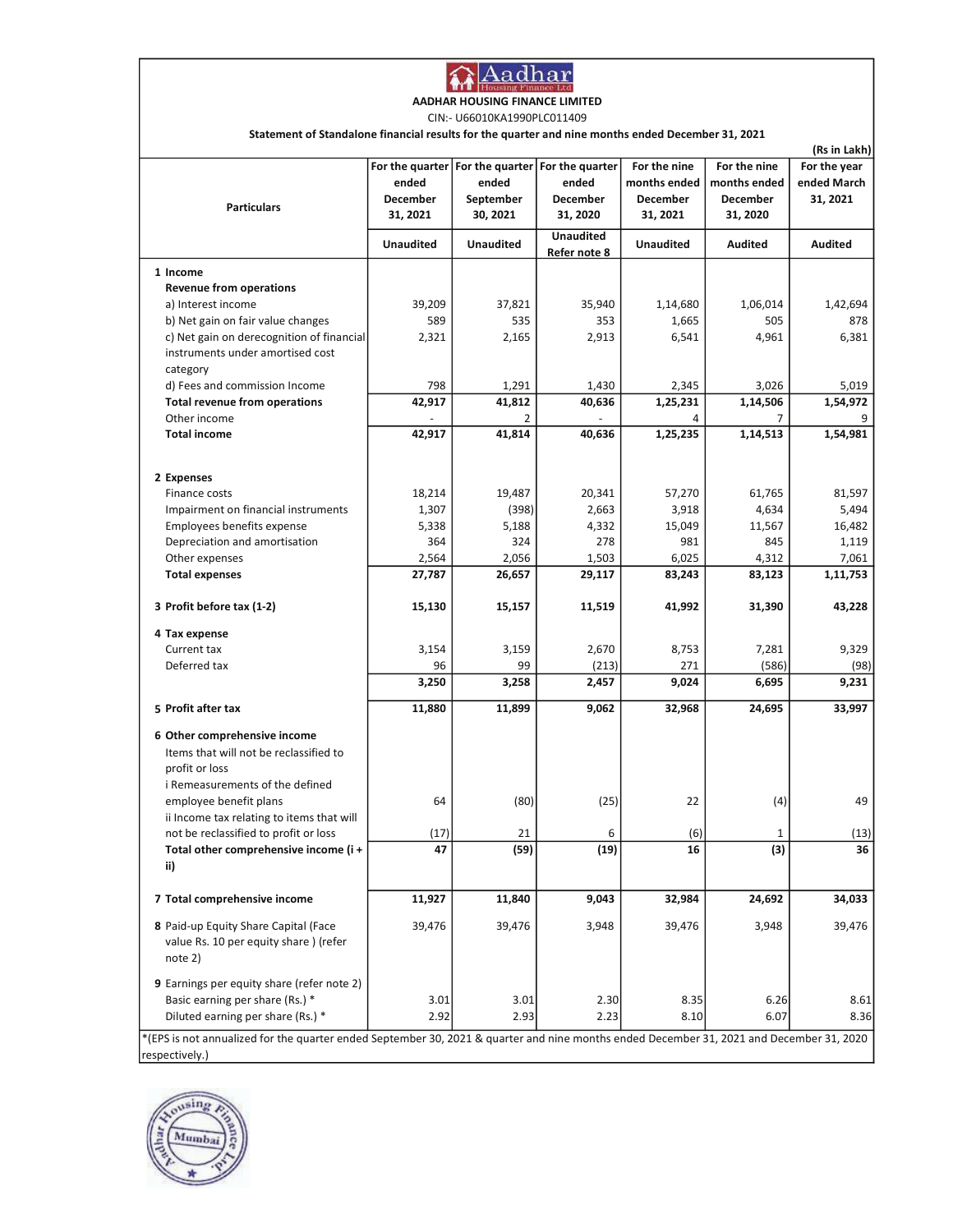#### Notes:

1. The above standalone results for the quarter and nine months ended December 31, 2021, which have been reviewed by the Auditors of the Company were reviewed by the Audit Committee and subsequently approved by the Board of Directors at its meeting held on February 14, 2022, in accordance with the requirement of Regulation 52 of the SEBI (Listing Obligations and Disclosure Requirements) Regulations, 2015, (the "Regulation") as amended. The financial results for the quarter and nine months ended December 31, 2020 and quarter ended September 30, 2021 and year ended March 31, 2021 were reviewed/audited by Deloitte Haskins & sells LLP and Chaturvedi SK & fellows, Chartered Accountants.

2. The shareholders vide a special resolution have approved bonus issue of equity shares of the Company in the ratio of nine shares of face value of Rs. 10 each for each existing equity share of the face value of Rs. 10 each on 16th January 2021 in extraordinary general meeting (EGM).

3. The Company has granted 18,79,549 Employee stock option during the nine months ended December 31, 2021 and had granted 6,15,460 Employee stock option during the previous year ended March 31, 2021.

4. The Company has made allotment of 10,599 shares towards outstanding Employees share appreciation rights for the nine months ended December 31, 2020.

5. The Company operates only in one Operating Segment i.e Housing Finance business - Financial Services and all other activities are incidental to the main business activity, hence have only one reportable Segment as per Indian Accounting Standard 108 "Operating Segments".

6. The extent to which the COVID-19 pandemic will ultimately impact the Company's results and carrying value of assets will depend on future developments, which are highly uncertain. The Company's impairment loss allowance estimates are subject to a number of management judgments and estimates, which could undergo changes over the entire duration of the pandemic. Given the uncertainty over the potential macro-economic condition , the impact of the COVID pandemic on the financial performance may be different from that estimated as at the date of approval of these financial statements. Such changes will be prospectively recognized. The Company continues to closely monitor any anticipated material changes to future economic conditions. The Company have created an impairment provision of Rs 8,038 Lakh as at December 31, 2021 (March 31, 2021 : Rs 6,022 Lakh & December 31, 2020 : Rs 4,951 Lakh) on account of Covid 19 and loans on which One Time Restructuring was implemented.

7. Pursuant to the RBI circular dated November 12, 2021 - "Prudential norms on Income Recognition, Asset Classification and Provisioning pertaining to Advances - Clarifications", the Company has implemented the requirements and aligned its definition of default accordingly. Such alignment has resulted in transition of not more than 90 DPD loan assets of Rs 7,546 Lakh (0.66%) as additional non performing assets as at December 31, 2021. The Company is carrying sufficient provision for non performing assets for the above transition impact.

8. The figures of quarter ended December 31, 2021 are the balancing figures between reviewed figures in respect of nine months ended December 31, 2021 and reviewed figures for the six months ended September 30, 2021.

The figures of the quarter ended December 31, 2020 are balancing figures between audited figures for the nine months ended December 31, 2020 and audited figures of the six months ended September 30, 2020.

9. Previous periods / year figures have been regrouped / re-classified wherever necessary in line with the financial results for the quarter and nine months ended December 31, 2021

For and on behalf of the Board of Directors of Aadhar Housing Finance Limited

Digitally signed by DEO **DEO SHANKAR SHANKAR** TRIPATHI Date: 2022.02.14 **TRIPATHI** 20:10:32 +05'30'

Date: February 14, 2022 DIN 07153794

Deo Shankar Tripathi Place : Mumbai Managing Director & CEO

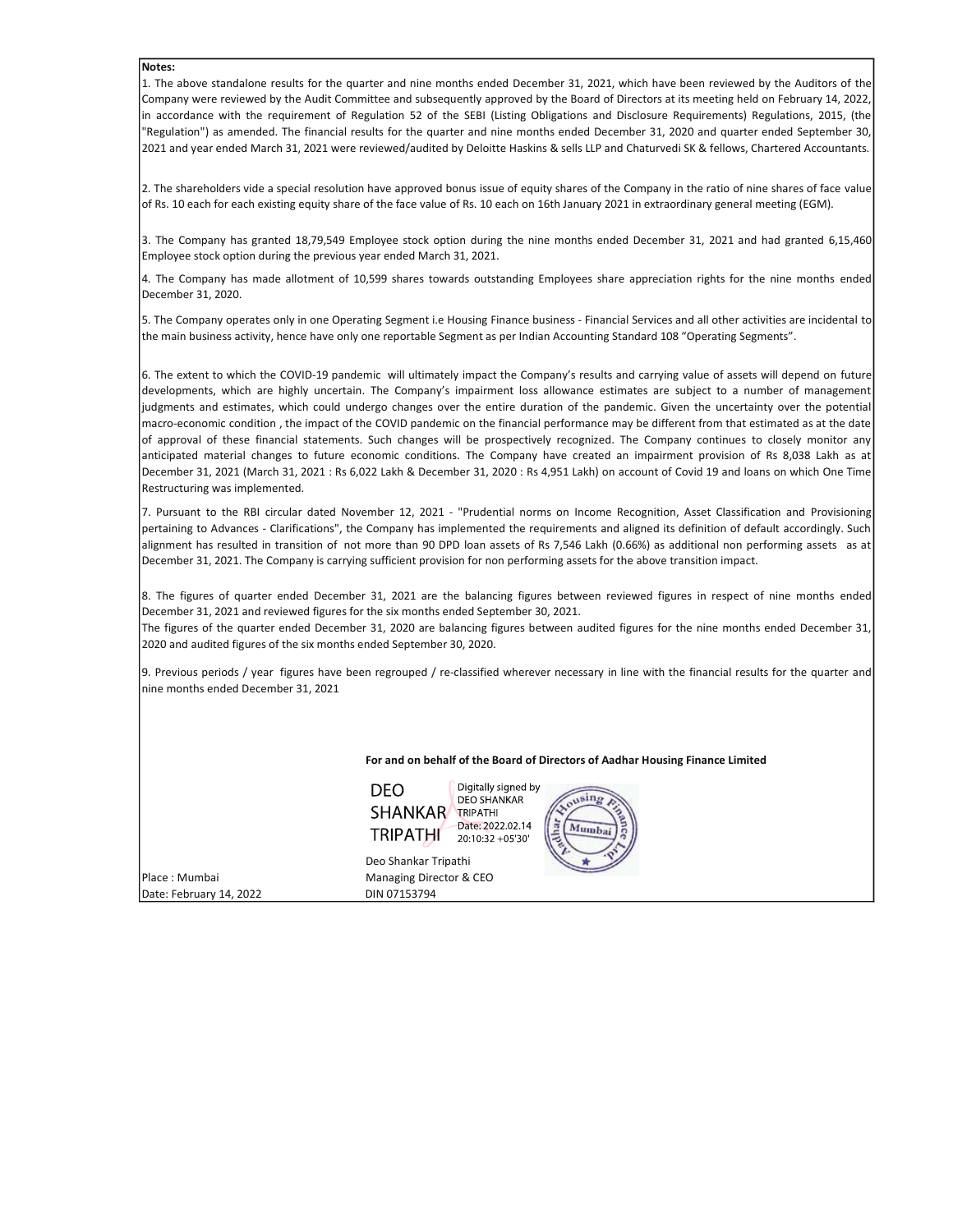**Disclosures in compliance with regulation 52(4) of the Securities and Exchange Board of India (Listing Obligations and Disclosure Requirements) Regulations, 2015 for the quarter and nine month ended December 31, 2021**

| 1. Ratios and Information<br>(Rs in Lakh)                                                                                |                           |  |  |
|--------------------------------------------------------------------------------------------------------------------------|---------------------------|--|--|
| <b>Particulars</b>                                                                                                       | For the nine months ended |  |  |
|                                                                                                                          | December 31, 2021         |  |  |
| a. Debt Equity Ratio [(Long term Borrowing + Short term Borrowings - Cash and Cash equivalents-liquid investment in      |                           |  |  |
| mutual funds) / Shareholder Funds]                                                                                       | 2.82                      |  |  |
| b. Debt Service Coverage Ratio [(Profit before tax + Interest and other charges+Principal Collected)/(Interest and other |                           |  |  |
| charges + Principal Repayment)                                                                                           | 0.82                      |  |  |
| c. Interest Service Coverage Ratio ((Profit Before Tax + Interest and Other Charges) / Interest and Other Charges)       | 1.73                      |  |  |
| d. Outstanding redeemable preference shares (quantity and value)                                                         | Not Applicable            |  |  |
| e. Capital Redemption Reserve/ Debenture Redemption Reserve                                                              | 16,910                    |  |  |
| f. Net Worth                                                                                                             | 3,02,676                  |  |  |
| g. Net profit after tax                                                                                                  | 32,968                    |  |  |
| h. EPS*                                                                                                                  |                           |  |  |
| Basic (Rs.)                                                                                                              | 8.35                      |  |  |
| - Diluted (Rs.)                                                                                                          | 8.10                      |  |  |
| i. Total Debts to Total Assets (%)                                                                                       | 76.79%                    |  |  |
| j. Net profit Margin (%) (Net profit after tax / Total Income)                                                           | 26.32%                    |  |  |
| k. Sector specific equivalent ratios, as applicable                                                                      |                           |  |  |
| - GNPA (%)** [Stage 3 Principal Outstanding / Total Principal Outstanding]                                               | 2.40%                     |  |  |
| - NNPA (%) [(Stage 3 Principal Outstanding - Provision on Stage 3) / Total Principal Outstanding]                        | 1.79%                     |  |  |
| - Provision Coverage Ratio (%) [Provision for Stage 3 / Stage 3 Principal Outstanding]                                   | 25.51%                    |  |  |
| - Capital Adequacy Ratio (CRAR) (%)                                                                                      | 44.76%                    |  |  |
| I. Material Deviation if any in the use of proceeds of issue of debt securities from the objects stated in the offer     |                           |  |  |
| document                                                                                                                 | Nil                       |  |  |
| m. Asset Cover Ratio against secured debt securities (No. of Times)                                                      | 1.09                      |  |  |

\*not annualised

\*\* Includes loan assets of INR 7,546 Lakhs(0.66 %) not more than 90 DPD which have been classified as NPA as per the RBI circular dated 12th November, 2021.

Following ratios are not applicable to housing finance company :-

- Current Ratio
- Long term debt to Working capital
- Bad debts to Account Receivable Ratio
- Current Liability Ratio
- Debtors Turnover
- Inventory Turnover
- Operating Margin

2. The Secured Non-Convertible Debentures of the Company as at December 31, 2021 are secured by way of first pari-passu charge on housing loans receivables and other current assets of the Company to the extent of 100% and above as applicable and the Company has provided Security on specific immovable property on certain series of NCDs private placement (excluding IPO Series). The Company has maintained adequate asset cover as per the term sheet for the NCD Series issued and listed with BSE.

3. Credit Rating obtained by the Company

| Name of the Rating Agency | <b>Type</b>                | Rating as at December 31, 2021 |
|---------------------------|----------------------------|--------------------------------|
| CARE                      | Long Term Bank Facilities  | CARE AA (Stable)               |
| CARE                      | Non-Convertible Debentures | CARE AA (Stable)               |
| CARE                      | Subordinated Debt          | CARE AA - (Stable)             |
| <b>BRICKWORKS</b>         | Non-Convertible Debentures | <b>BWR AA (Stable)</b>         |
| <b>BRICKWORKS</b>         | Subordinated Debt          | <b>BWR AA (Stable)</b>         |
| <b>CRISIL</b>             | Commercial Paper           | CRISIL A1+                     |
| <b>CRISIL</b>             | <b>Fixed Deposits</b>      | FAA-(Stable)                   |
| <b>ICRA</b>               | Commercial Paper           | ICRA A1+                       |
| India Rating              | Short Term Borrowings      | IND A1+                        |

**4) a.** Disclosures pursuant to RBI Notification – RBI/2021-22/31 DOR.STR.REC.11/21.04.048/2021-22 dated May 05, 2021 (Resolution Framework – 2.0: Resolution of Covid-19 related stress of Individuals and Small Businesses)

|      |                                                                                        |                            |                       | (Rs in Lakh)            |
|------|----------------------------------------------------------------------------------------|----------------------------|-----------------------|-------------------------|
| S.No | <b>Description</b>                                                                     | <b>Individual Borrower</b> |                       | <b>Small Businesses</b> |
|      |                                                                                        | <b>Personal Loans</b>      | <b>Business Loans</b> |                         |
| IA.  | Number of requests received for<br>invoking resolution process under Part              | 4597                       | 1660                  |                         |
| B.   | Number of accounts where resolution<br>plan has been implemented under this<br>window* | 3269                       | 1146                  |                         |

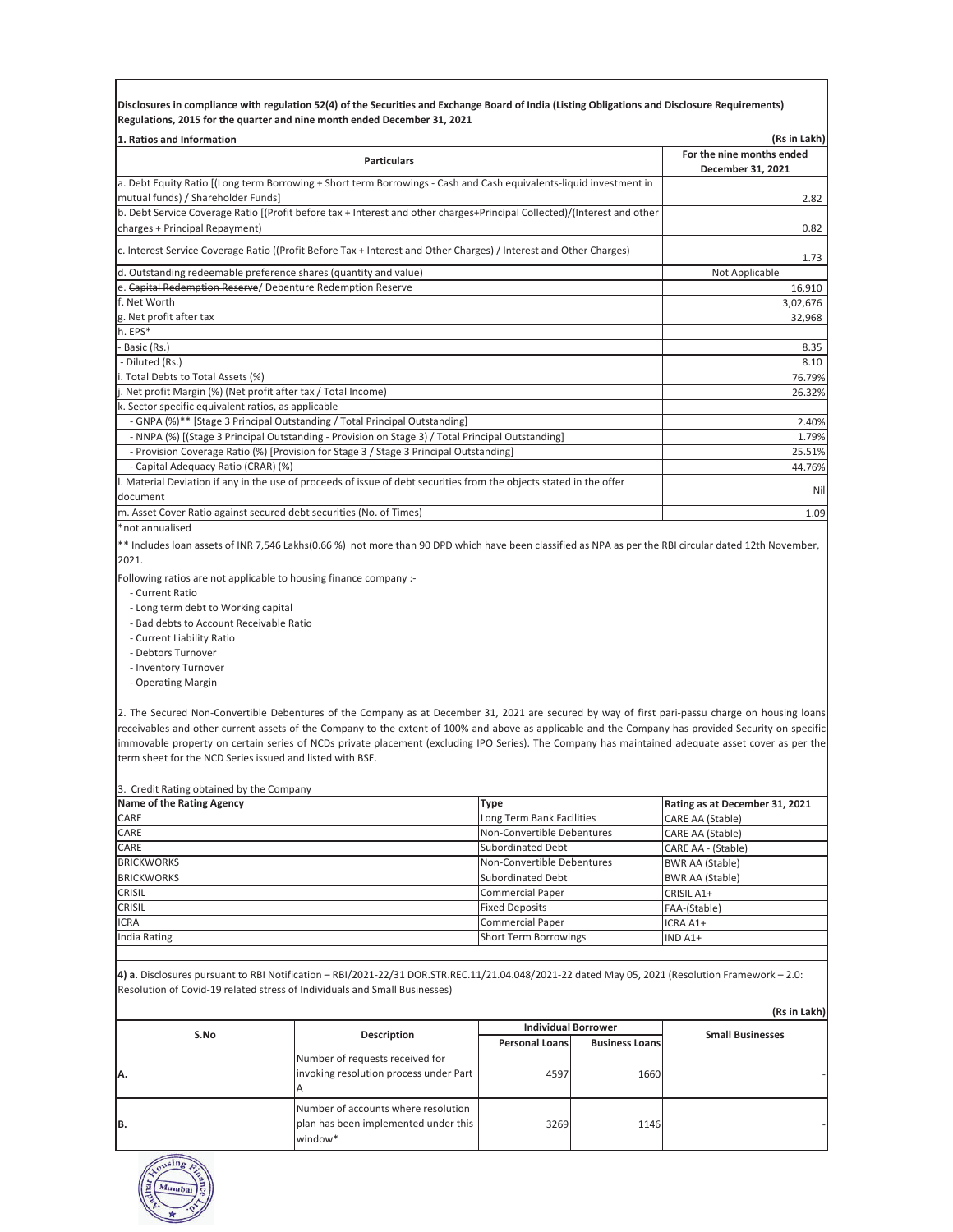| <b>Description</b>                                                                                                                          |                                                                                                | <b>Individual Borrower</b> |                                                                           | <b>Small Businesses</b>             |
|---------------------------------------------------------------------------------------------------------------------------------------------|------------------------------------------------------------------------------------------------|----------------------------|---------------------------------------------------------------------------|-------------------------------------|
|                                                                                                                                             |                                                                                                | <b>Personal Loans</b>      | <b>Business Loans</b>                                                     |                                     |
| Exposure to accounts mentioned at (B)<br>before implementation of the plan*                                                                 |                                                                                                |                            |                                                                           |                                     |
| Of (C), aggregate amount of debt that<br>was converted into other securities                                                                |                                                                                                |                            |                                                                           |                                     |
| Additional funding sanctioned, if any,<br>including between invocation of the<br>plan and implementation                                    |                                                                                                |                            |                                                                           |                                     |
| Increase in provisions on account of<br>the implementation of the resolution<br>plan                                                        |                                                                                                |                            | 351                                                                       |                                     |
| *Out of the above, 29 borrower accounts with exposure amouting to Rs. 188 lakh has slipped into NPA as on December 31, 2021.                |                                                                                                |                            |                                                                           |                                     |
| b. There were 677 borrower accounts having an aggregate exposure of Rs. 5,212 lakh, where resolution plans had been implemented under RBI's |                                                                                                |                            |                                                                           |                                     |
| Resolution Framework 1.0 dated August 6, 2020 and now modified under RBI's Resolution Framework 2.0 dated May 5, 2021.                      |                                                                                                |                            |                                                                           |                                     |
| 5. Disclosures pursuant to RBI Notification-RBI/DOR/2021-22/86 DOR.STR.REC.51/21.04.048/2021-22 dated September 24, 2021.                   |                                                                                                |                            |                                                                           |                                     |
| a.) Details of transfer through assignment in respect of loans not in default during the quarter and nine months ended December 31, 2021    |                                                                                                |                            |                                                                           |                                     |
| <b>Particulars</b>                                                                                                                          |                                                                                                |                            |                                                                           | Nine months ended December 31, 2021 |
| Entity                                                                                                                                      |                                                                                                |                            | NBFC (Housing Finance Company)                                            |                                     |
| Count of Loan Accounts Assigned                                                                                                             |                                                                                                | 3100<br>8384               |                                                                           |                                     |
| Amount of Loan Accounts Assigned (Rs in Lakh)                                                                                               |                                                                                                | 20650<br>55762             |                                                                           |                                     |
| Weighted average maturity (in Months)                                                                                                       |                                                                                                | 150<br>169                 |                                                                           |                                     |
| Weighted average holding period (in Months)                                                                                                 |                                                                                                | 23<br>18                   |                                                                           |                                     |
| Retention of beneficial economic interest (MRR)                                                                                             |                                                                                                | 10%<br>10%                 |                                                                           |                                     |
|                                                                                                                                             |                                                                                                |                            |                                                                           | 100%                                |
|                                                                                                                                             | Coverage of tangible security coverage<br>The League beauthoused and welcoked as several and a | متماسيات المتقسمة          | Quarter ended December 31, 2021<br>NBFC (Housing Finance Company)<br>100% | 25,015<br>8,134<br>1,173            |

The Loans transferred are not rated as same are non-corporate borrowers.

DEO

**TRIPATHI** 

b.) The Company has not transferred or acquired, any stressed / default loans during the quarter and nine months ended December 31, 2021.



SHANKAR Digitally signed by DEO SHANKAR TRIPATHI Date: 2022.02.14 20:21:48 +05'30'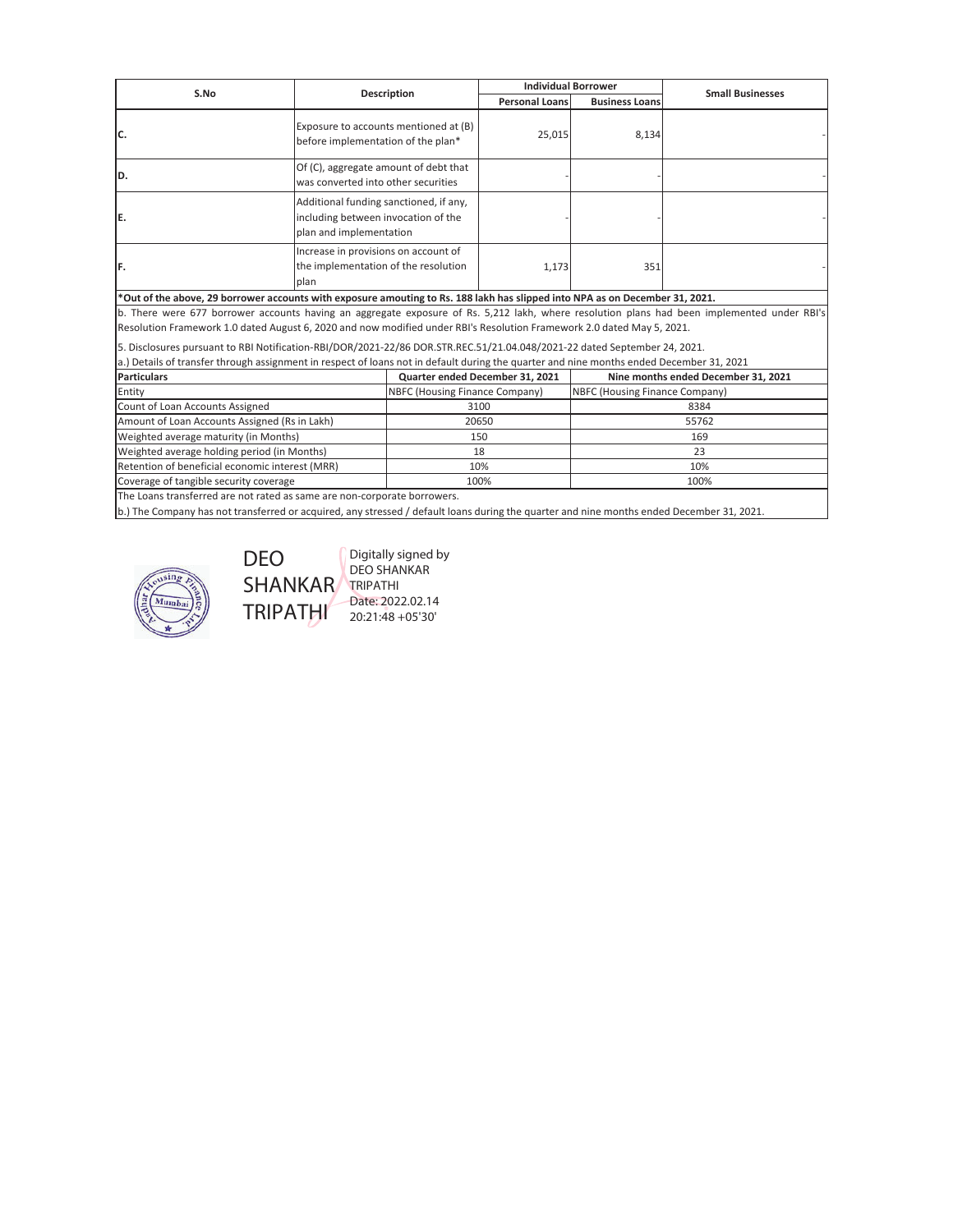# **Related party transactions**

List of related parties with whom transactions have taken place during the period and relationship:

| S.No | Relationship                   | <b>Name of Related Party</b>                     |
|------|--------------------------------|--------------------------------------------------|
| 1.   | <b>Holding Company</b>         | BCP Topco VII Pte. Ltd.                          |
|      |                                |                                                  |
| 2.   | <b>Wholly Owned Subsidiary</b> | Aadhar Sales and Service Private Limited         |
|      |                                |                                                  |
| 3.   | <b>Key Management</b>          | O P Bhatt - Chairman and Director                |
|      | Personnel                      |                                                  |
|      |                                | Deo Shankar Tripathi - Managing Director and CEO |
|      |                                | Amit Dixit - Director                            |
|      |                                | Mukesh G Mehta - Director                        |
|      |                                | Neeraj Mohan - Director (upto July 13, 2021)     |
|      |                                | Sharmila Karve - Director                        |
|      |                                | Dr. Nivedita Haran - Director                    |

## **Transactions with Related Parties:**

 **(Rs. in Lakh)** 

| <b>Name</b>                       | <b>Particulars</b>       | For the nine<br>months ended<br>December 31,<br>2021 | For the nine<br>months ended<br>December 31,<br>2020 |
|-----------------------------------|--------------------------|------------------------------------------------------|------------------------------------------------------|
| Income:                           |                          |                                                      |                                                      |
| Aadhar Sales and Services Private | Rent Income              | 2                                                    | $\mathcal{L}$                                        |
| Limited                           |                          |                                                      |                                                      |
| <b>Expenditure:</b>               |                          |                                                      |                                                      |
| Aadhar Sales and Services Private | <b>Business sourcing</b> | 2,754                                                | 1,992                                                |
| Limited                           | services                 |                                                      |                                                      |
| Deo Shankar Tripathi - Managing   | Remuneration             | 189                                                  | 172                                                  |
| Director and CEO                  |                          |                                                      |                                                      |

# **Compensation of key management personnel of the Company**

|                                                |                              | (Rs. in Lakh)                |
|------------------------------------------------|------------------------------|------------------------------|
|                                                | For the nine<br>months ended | For the nine<br>months ended |
| <b>Particulars</b>                             | December 31, 2021            | <b>December 31, 2020</b>     |
| Short-term employee benefits                   | 182                          | 166                          |
| Post-employment pension (defined contribution) |                              | 6                            |
| Sitting fee and commission                     | 106                          | 103                          |
| Total                                          | 295                          | 275                          |